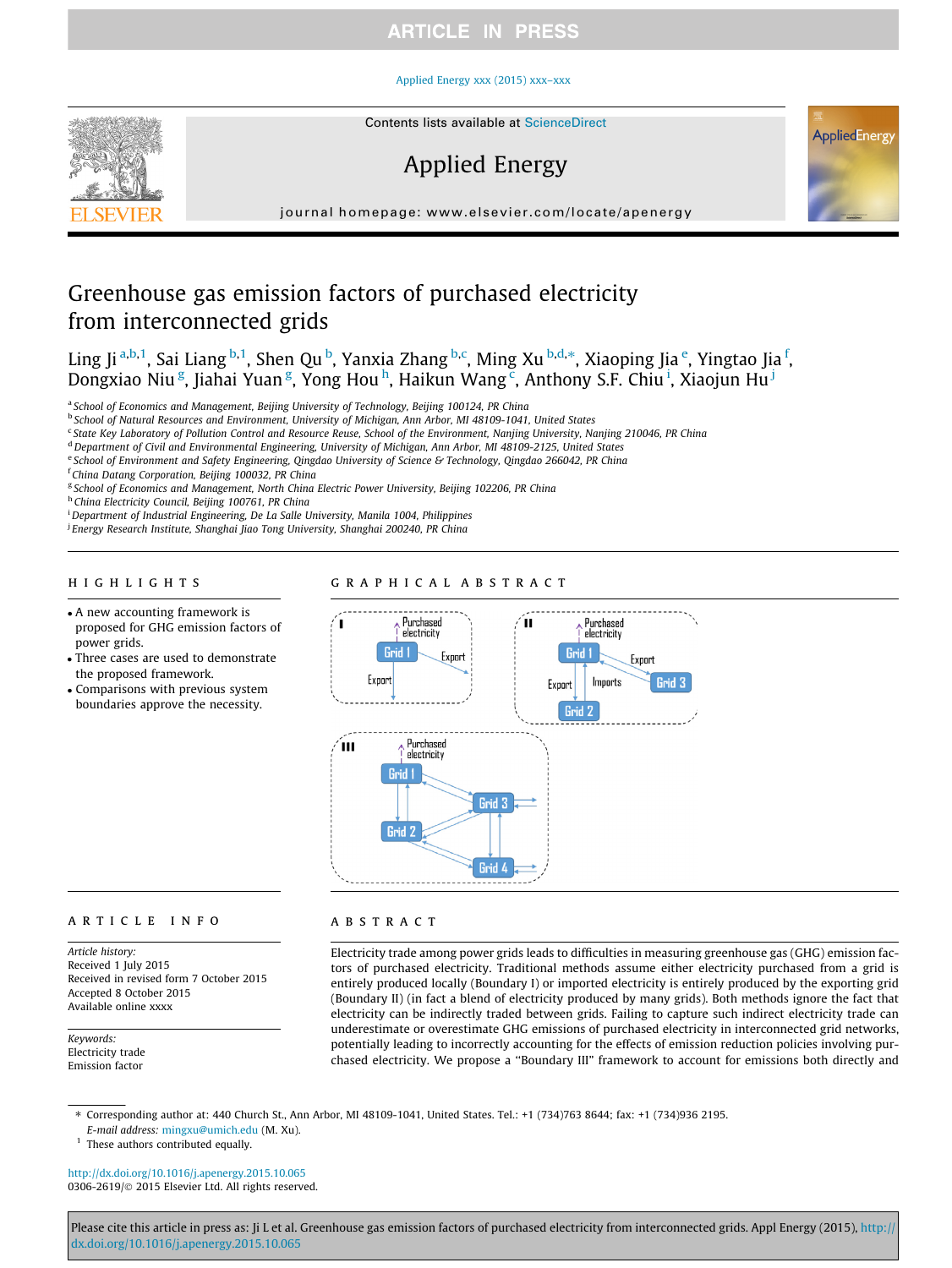Input–output analysis Greenhouse gas Grid

### <span id="page-1-0"></span>2  $\mu$ , *L* ii et al. */ Applied Energy xxx* (2015) xxx–xxx

indirectly caused by purchased electricity in interconnected gird networks. We use three case studies on a national grid network, an Eurasian Continent grid network, and North Europe grid network to demonstrate the proposed Boundary III emission factors. We found that the difference on GHG emissions of purchased electricity estimated using different emission factors can be considerably large. We suggest to standardize the choice of different emission factors based on how interconnected the local grid is with other grids.

2015 Elsevier Ltd. All rights reserved.

### 1. Introduction

Electricity generation is an important source of global greenhouse gas (GHG) emissions  $[1-3]$ , contributing to approximately 41% of total global GHG emissions in 2012 [\[4\]](#page-6-0). In 2010,  $5.9 \times 10^8$  MW h electricity was traded internationally, representing 3% of the global total electricity generation [\[5\].](#page-6-0)

Accurately accounting for GHG emissions of purchased electricity is critical for both determining proper electricity prices and developing effective climate policies  $[6-9]$ . Emission factors, the amount of emissions generated due to the consumption of unitary products or services, are commonly used to estimate GHG emissions of purchased electricity. Many regulatory and voluntary carbon accounting frameworks rely on emission factors of purchased electricity. For example, the GHG Protocol specifies Scope 2 emissions as emissions generated during the production of electricity purchased by the company or organization under consideration [\[10\]](#page-6-0). Carbon footprint accounting for cities also uses emission factors to measure GHG emissions from urban electricity consumption [\[11,12\].](#page-6-0) The choice of emission factors is thus important for the effectiveness of policies targeting at reducing local electricity consumption. If the emission factor is inaccurate, the effect of reduced electricity consumption on the overall emission reduction target can be overestimated or underestimated, compromising the effectiveness of the city's emission reduction policies [\[13\]](#page-6-0).

Ideally, emission factors need to reflect the spatial variability and temporal dynamics of electricity generation, if detailed fuel mix data for specific generators at particular time are available. In practice, however, it is challenging to obtain such detailed data. Most studies thus use emission factors representing the grid average during a certain period of time (e.g., a year)  $[14-16]$ . Important



Fig. 1. Accounting boundaries for GHG emission factors of purchased electricity from interconnected grids. Dashed arrows indicate the electricity purchased by consumers in grid control area. Solid arrows indicate electricity exchange (imports and exports) between grids.

policy decisions have been made based on grid-average emission factors, especially for national and regional climate policies. This study focuses on grid-average emission factors.

Previous studies estimate GHG emission factors of purchased electricity based on the fuel mix of the power grid from which the electricity is purchased [\[2,17–22\]](#page-6-0). However, indirect GHG emissions are also important to policymaking by uncovering embodied GHG burdens and potential emission burden shifts [\[23–26\]](#page-7-0). Choosing the appropriate system boundary for purchased electricity is thus important for the estimation of GHG emission factors.

Emission factors are commonly estimated by dividing the total emissions released from the local grid by the total electricity generated from the grid. For example, the eGrid database of the U.S. [\[27\]](#page-7-0) and average emission factor of the Nordic region [\[28–30\]](#page-7-0) only account for direct emissions from electricity generation and ignores emissions embodied in electricity exchanges. We denote this accounting framework as Boundary I in this study. In the real world, however, power grids do not always operate in isolation. Instead, regional grids frequently trade electricity with each other. For example, Croatia imports 38.9% of its consumed electricity from other countries in 2010, while Slovenia exports 44.0% of its generated electricity in 2010 [\[31,32\]](#page-7-0). Given that each grid has different fuel mix and therefore different emission profiles, Boundary I emission factors need to be adjusted to reflect the impacts of electricity trade between grids [\[13,30\].](#page-6-0)

A commonly used approach to measure emission factors of purchased electricity from interconnected grids is accounting for emissions related to direct electricity trade with other grids on top of the emissions generated in the local grid  $[14,15]$ . In particular, total GHG emissions from the local grid are adjusted by adding emissions associated with imported electricity and deducting emissions due to exported electricity. Emissions from imported electricity are estimated based on the fuel mix of the exporting grid, assuming imported electricity is locally produced in the exporting grid. Emission factors are then calculated by dividing the adjusted emissions of the local grid by the total amount of electricity purchased from the local grid, such as  $CO<sub>2</sub>$  emission factors of UK's grids [\[33\].](#page-7-0) We denote this accounting framework as Boundary II in this study.

Fig. 1 illustrates the implications of inter-grid electricity trade on emission factors of purchased electricity depending on different accounting boundaries. In particular, Boundary I assumes the isolation of individual grid, using fuel mix of the grid which electricity is purchased from to estimate emission factors. Boundary II extends Boundary I by taking into account immediate electricity imports and exports, but assuming imported electricity is entirely produced by the exporting grid. However, imported electricity from a particular grid is in fact a blend of electricity produced by many grids, including the exporting grid itself and other grids selling electricity to it. Therefore, using Boundary II emission factors may lead to a situation similar to ''carbon leakage" between countries due to international trade  $[34]$ , especially when the inter-grid electricity trade is intensive. For instance, if a particular grid imports significant amount of electricity from a neighboring grid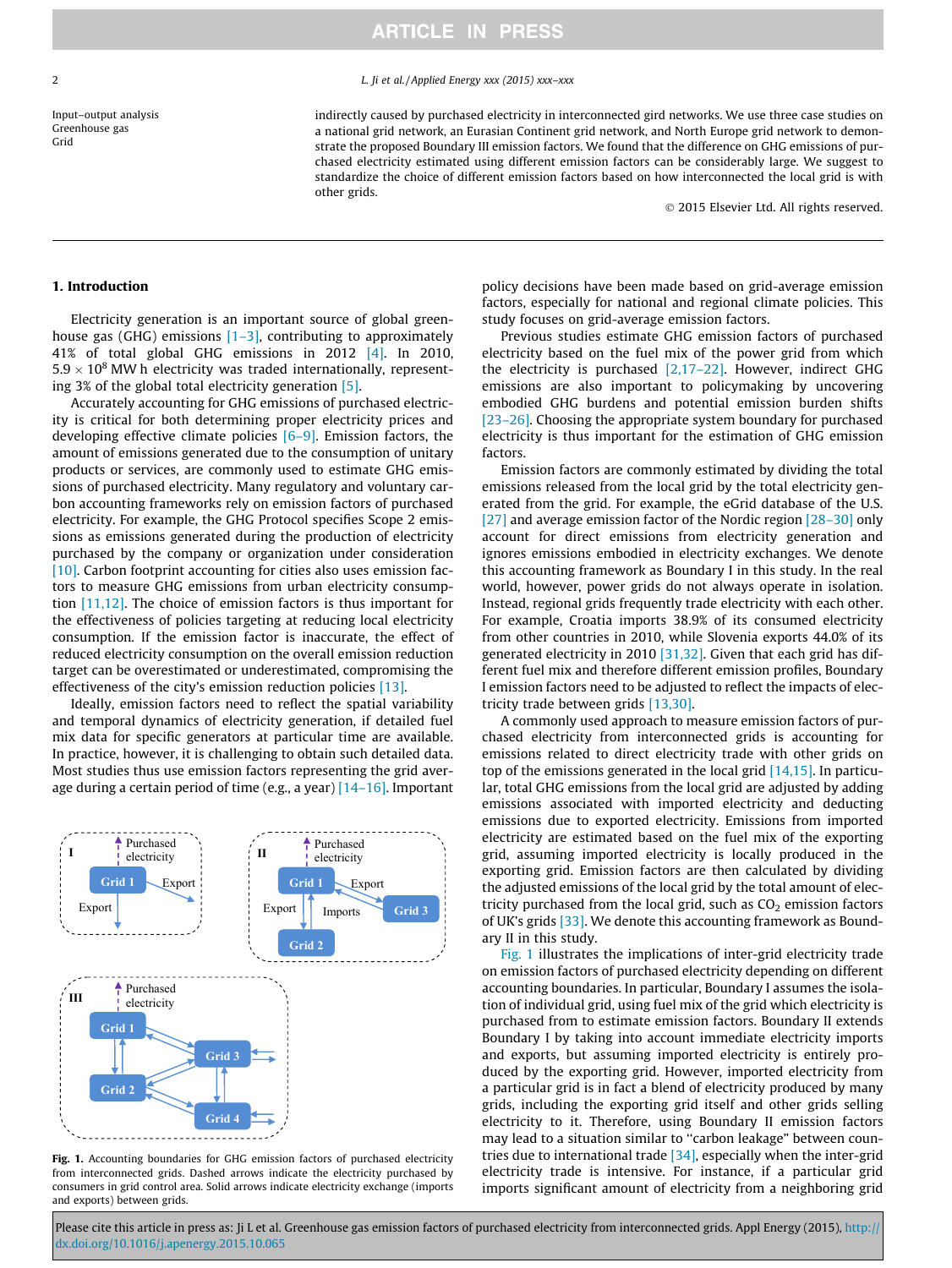L. Ji et al. / Applied Energy xxx (2015) xxx–xxx 3

<span id="page-2-0"></span>

Fig. 2. Electricity balance of grid 1 in a three-grid network. The notation  $p_1$  stands for electricity generated by grid 1;  $c_{21}$  and  $c_{31}$  represent imported electricity from grids 2 and 3 by grid 1;  $c_{12}$  and  $c_{13}$  are exported electricity from grid 1 to grids 2 and 3;  $d_{11}$  represents electricity consumed by final users in grid 1.

which, in turn, imports intensively from a third grid in which the fuel mix is dominated by coal, using either Boundary I or Boundary II emission factors underestimates GHG emissions due to electricity purchased from this particular grid, as a result of not considering the indirect import of coal-dominated electricity from the third grid.

We propose in this research an alternative accounting framework to measure emission factors of purchased electricity by fully capturing the direct and indirect effects of electricity trade between multiple interconnected grids (Boundary III in [Fig. 1\)](#page-1-0). Note that this framework only concerns accounting for emission factors of purchased electricity as a fact that has already happened, but does not intend to predict or forecast changes of emissions due to changes of electricity consumption or production. Also, the proposed framework focuses on grid-average emission factors instead of detailed generator-specific, time-resolved emission factors.

We demonstrate this framework using three case studies on a national grid network in China, an international grid network on the Eurasian Continent, and the electricity market in North Europe. While this study is specifically for GHG emissions, the Boundary III accounting framework can also be generally applied to estimate aggregated emissions of other pollutants for purchased electricity from interconnected grids. The main contribution of this study is thus a new framework for tracking the broader impacts of intergrid electricity trade on emission accounting. The widespread adoption of this framework could help standardize emission accounting for purchased electricity.

### 2. The ''Boundary III" framework for GHG emission factors for interconnected grids

We use a conceptual three-grid network to briefly explain the Boundary III framework (Fig. 2), while more details can be found in the Supporting Information (SI). Taking grid 1 as an example, for a given period of time (e.g. a year), it receives electricity generated by generators within grid 1 (or electricity produced by grid 1), denoted by  $p_1$ , as well as electricity imported from other grids, denoted by  $c_{21}$  and  $c_{31}$ . On the other hand, grid 1 sells electricity to its final users for consumption (purchased electricity), denoted by  $d_{11}$ , and to other grids, denoted by  $c_{12}$  and  $c_{13}$ . It is important to note that  $d_{11}$  is not the electricity locally generated in grid 1 for local users, which is often unknown or difficult to know. It is a blend of electricity as the result of electricity exchanges between grid 1 and other grids. Without considering transmission and distribution losses, the electricity inputs to a grid equal to its electricity outputs, or  $p_1 + c_{21} + c_{31} = c_{12} + c_{13} + d_{11}$ . Similarly, one can derive the balance equations for other grids using similar notations.

Define 
$$
C = \begin{bmatrix} 0 & c_{12} - c_{21} & c_{13} - c_{31} \ c_{21} - c_{12} & 0 & c_{23} - c_{32} \ c_{31} - c_{13} & c_{32} - c_{23} & 0 \end{bmatrix}
$$
,  $P = [p_1, p_2, p_3]^T$ .

 $D = [d_{11}, d_{22}, d_{33}]^{T}$ , and  $R = C \times (diag(P))^{-1}$ . One can then express the vector of electricity generation P as:

$$
P = (I - R)^{-1}D \tag{1}
$$

The above equation is similar to the input–output model widely used to examine the interconnectedness of sectors of an economy [\[35\]](#page-7-0) (derivation in SI). In particular, matrix C describes net electricity trade flows among grids; vector P represents the electricity generated by each grid; vector D stands for the electricity purchased by final users in each grid-controlled area; I is the identity matrix, matrix  $(I-R)^{-1}$  indicates total electricity produced in each grid that is directly and indirectly imported to a particular grid due to unitary electricity purchased from it, and the notation ''diag" diagonalizes a vector. We define elements of matrix R,  $r_{ii}$ , as direct electricity requirement coefficients, measuring the net electricity exchange from grid  $i$  to grid  $j$  due to unitary electricity generation in grid  $j$ . Note that our method is a variation of standard input–output models which essentially characterize the physical interdependences between components of an interconnected system despite usually using monetary data [\[35–37\]](#page-7-0).

GHG emission factors for each grid can be calculated as (derivation in SI):

$$
E = F(I - R)^{-1}
$$
 (2)

where F is a row vector representing GHG emissions directly generated in each grid due to unitary electricity production (Boundary I emission factors). In particular, elements of vector E,  $e_i$ , are the total (direct and indirect) GHG emissions from all grids due to unitary electricity purchased from grid *i*. We define  $e_i$  as the Boundary III emission factor for purchased electricity from grid i, which estimates the direct and indirect emissions from an interconnected grid system due to unitary electricity purchased from grid i.

For simplicity, we do not consider transmission and distribution losses in illustrating the Boundary III framework. However, electricity losses from transmission and distribution can be significant in real world, representing non-trivial amounts of electricity production and GHG emissions not reflected in final purchases. Methodologically, one can take into account transmission and distribution losses in the Boundary III framework, by adding the amount of transmission and distribution losses to traded electricity  $c_{ii}$  and production  $p_i$ . In reality, line losses are a function of temperature, distance, and line capacity. Grids far away from an importing grid would have more line losses than one adjacent to an importing grid. Integrating the exact modeling of transmission and distribution losses into our Boundary III framework is an important future research avenue.

Comparing to commonly used Boundary I emission factors, Boundary III emission factors only need limited additional data to calculate. In particular, one needs inter-grid electricity trade data to construct matrix C, which are generally available for major countries and regions. In case that electricity trade data for particular trade flows are not available, one can use mass balance principles to estimate the missing data, i.e., electricity imported plus electricity generated equals to electricity consumed plus electricity exported.

In particular, there are re-exports of electricity for a grid which are hard to quantify because electricity generated by a grid itself and imported from other grids are blended as a pool and then sold to consumers served by this grid and other grids. It is difficult to identify which part of the exported electricity is pass-through. However, if such data are available, our Boundary III framework can account for re-exports, simply by considering the re-exported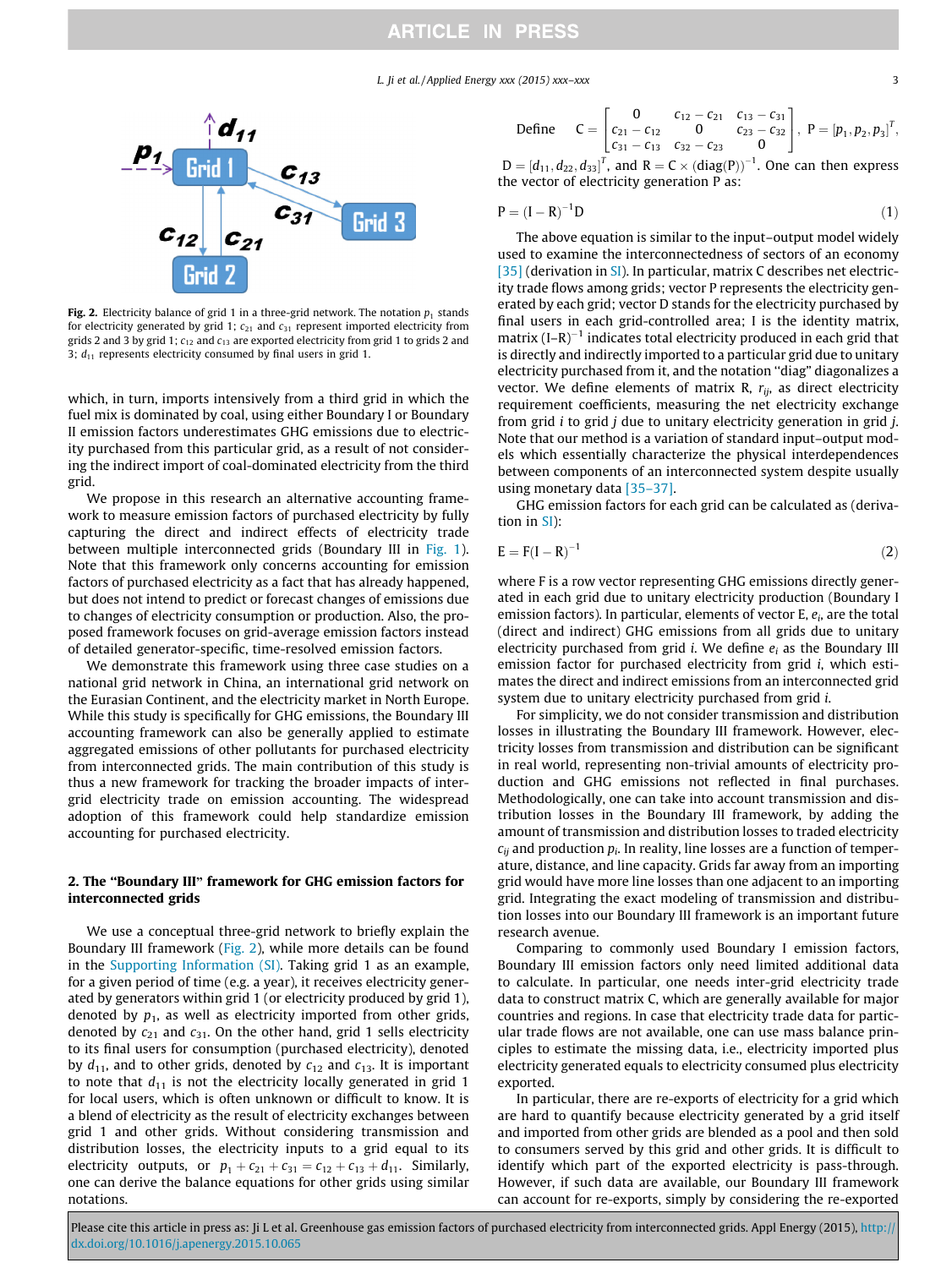### **ARTICLE IN PRESS**

<span id="page-3-0"></span>4 L. Ji et al. / Applied Energy xxx (2015) xxx–xxx



Fig. 3. GHG emission factors of purchased electricity from China's regional grids under different accounting boundaries. Results supporting this graph are listed in Table S3 in the SI.

electricity as the electricity exported directly from the producing grid to the consuming grid, and adjusting the inter-grid trade matrix C accordingly.

We use three cases to demonstrate Boundary III emission factors and compare them with results using Boundary I and II: a national grid network in China in 2011, an international grid network on the Eurasian Continent in 2010, and the North European electricity network in 2010. Data sources for the case studies are described in the SI. Given that the main purpose of this paper is to demonstrate the Boundary III emission factor, transmission and distribution losses are not considered in the case studies. Moreover, Boundary III emission factors are calculated based on Boundary I emission factors, as shown in Eq. [\(2\)](#page-2-0). There are usually uncertainties in Boundary I emissions factors [\[38\].](#page-7-0) Calculating grid-specific and more accurate Boundary I emissions factors is important for the accuracy of Boundary III emissions factors in future studies.

### 3. Case study

3.1. Case 1: GHG emission factors of purchased electricity in China in 2011

China's power grid is divided into six regional grids: North China, Northeast, East China, Central China, Northwest, and South China (Table S1). Fig. 3 shows GHG emission factors of electricity purchased from China's regional grids based on the three accounting boundaries. Three GHG emissions including  $CO<sub>2</sub>$ , CH<sub>4</sub>, and N<sub>2</sub>O are considered by converting all emissions into  $kg CO<sub>2</sub>$ -equivalent using global warming potentials [\[39\].](#page-7-0) Overall, the difference between the three boundaries is marginal, mostly below 5%. This is due to the fact that only a small portion of electricity is traded between regional grids in China (3.17% in 2011). However, the Boundary III emission factor of the Northwest grid is 12.37% and 12.23% lower than the Boundary I and Boundary II emission



Fig. 4. Boundary I and Boundary III CO<sub>2</sub> emission factors of purchased electricity for each country on the Eurasian Continent in 2010. Results supporting this graph are listed in Table S7 in the SI.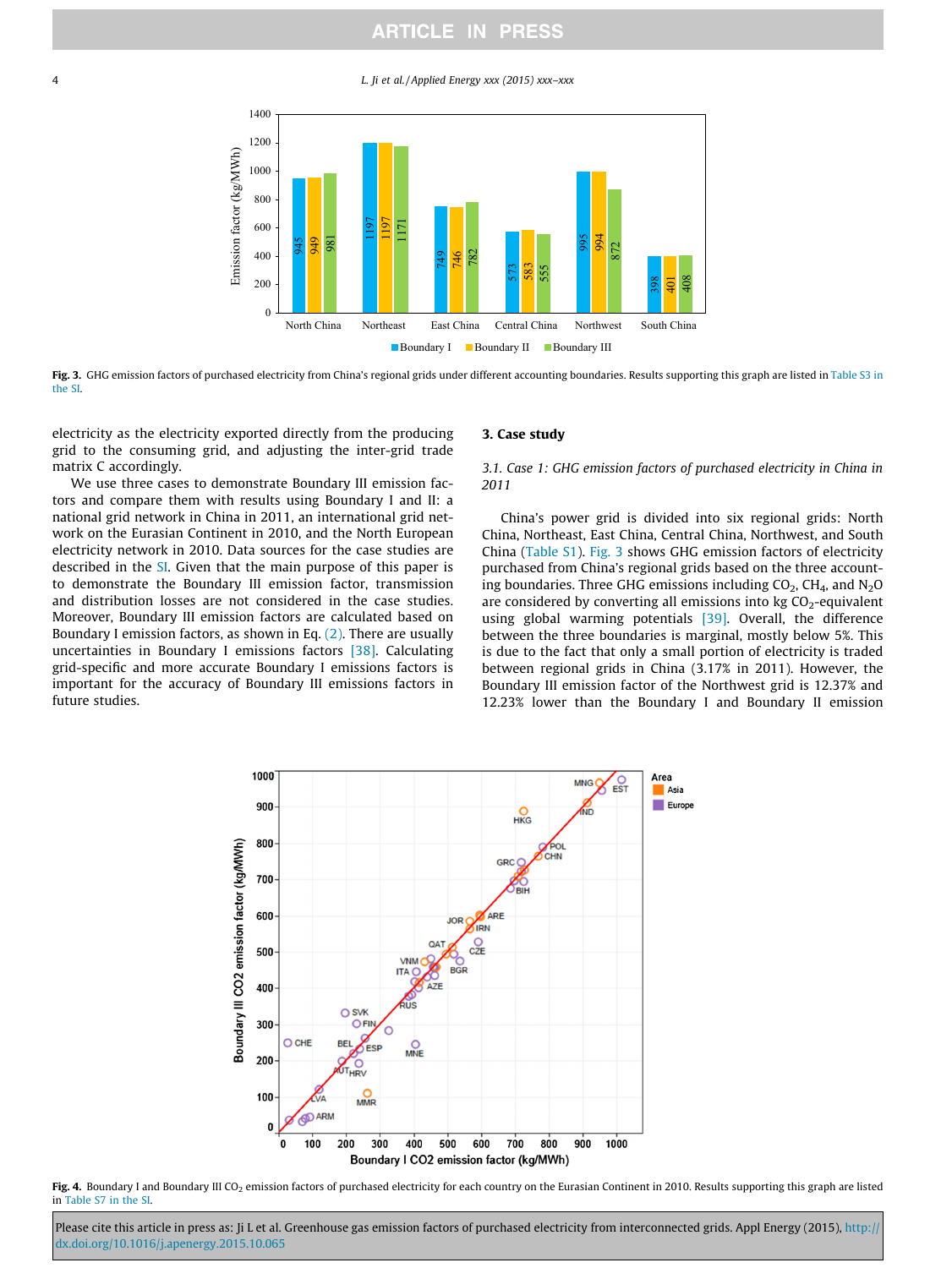L. Ii et al. / Applied Energy xxx (2015) xxx–xxx  $(5)$ 



Fig. 5. Boundary II and Boundary III CO<sub>2</sub> emission factors for purchased electricity for each country on the Eurasian Continent in 2010. Results supporting this graph are listed in Table S7 in the SI.

factors, respectively. In 2011, the Northwest grid exports 15.7 and 48.6 TW h electricity to the Central China and North China grids, and imports only 1.4 TW h from the Central China grid (Fig. S2). Since the Central China grid is relatively less carbon-intensive than the Northwest grid, the Boundary II framework slightly lowers GHG emission factor of purchased electricity from the Northwest grid. In addition, the two major trading partners of the Northwest grid, Central China and North China grids, both trade significant amounts of electricity with other grids, which indirectly affects the electricity blend of the Northwest grid. Such indirect effects are captured by the Boundary III framework, further lowering the GHG emission factor of purchased electricity from the Northwest grid.

The difference that various emission factors make can be significant, even though the relative differences among them are less significant. For example, GHG emissions due to electricity purchased from the Northwest grid under Boundary III are 48.0 Mt and 47.4 Mt less than those under Boundary I and Boundary II, respectively (Table S4). Such differences are equivalent to national GHG emissions of Finland (42.5 Mt) and Switzerland (46.8 Mt) in 2011 [\[40\].](#page-7-0)

We conduct a sensitivity analysis to evaluate the impact of data uncertainty on the results. As shown in Tables S5 and S6, changes in Boundary I emission factors of particular grids have limited impacts on Boundary III emission factors of other grids, except for those grids themselves. This reflects the fact that inter-grid electricity trade is not significant comparing to the total electricity production and consumption of each grid in China, which also leads to similar emission factors using different accounting frameworks ([Fig. 3\)](#page-3-0). However, Boundary III emission factors (Table S6) are more sensitive to data uncertainty than Boundary II emission factors (Table S5), due to the cumulative impact of electricity trade.

### 3.2. Case 2:  $CO<sub>2</sub>$  emission factors of purchased electricity on the Eurasian Continent in 2010

[Fig. 3](#page-3-0) shows the electricity trade between 53 major countries/ regions on the Eurasian Continent, including 37 European countries and16 Asian countries (Table S7). Note that electricity trade mainly happens between neighboring countries due to geographical constraints. We only account for  $CO<sub>2</sub>$  emissions in this study due to limited data for other GHGs. In particular,  $CO<sub>2</sub>$  emission factors for the Boundary I framework are from the IEA  $[4]$ . Generally, the average Boundary I emission factor of European countries  $(415 \text{ kg } CO<sub>2</sub>)$ MW h) is much lower than that of Asian countries (606 kg  $CO<sub>2</sub>/$ MW h).

[Fig. 4](#page-3-0) shows the comparison of Boundary I and Boundary III  $CO<sub>2</sub>$ emission factors. The red solid line indicates that the Boundary I emission factor is equal to the Boundary III emission factor. Most countries are found above the red solid line, implying that the Boundary III emission factor is higher than the Boundary I emission factor. These countries import more carbon-intensive electricity from other countries, leading to higher Boundary III emission factors. In particular, Switzerland, Slovakia, and Finland have the largest differences between Boundary I and Boundary III emission factors. The Boundary III emission factors are 823%, 69%, and 32% higher than the Boundary I emission factors in Switzerland, Slovakia, and Finland, respectively (Table S7). These countries, together with other countries that appear above the red solid line, import more carbon-intensive electricity directly and indirectly.

On the other hand, countries located below the red solid line directly and indirectly import less carbon-intensive electricity, leading to lower Boundary III emission factors. In particular, the Boundary III emission factors of Myanmar, Georgia, and Armenia are 58%, 52%, and 50% lower than their Boundary I emission factors, respectively (Table S7).

Countries along the line have similar Boundary I and Boundary III emission factors. They are either large countries for which traded electricity is relatively less significant, such as China, Russia, and India, or countries which directly and indirectly import electricity from grids with similar carbon intensities, such as Latvia, Macedonia, and United Arab Emirates.

Fig. 5 shows the comparison of Boundary II and Boundary III  $CO<sub>2</sub>$  emission factors. The majority of countries are away from the red solid line which indicates Boundary III emission factors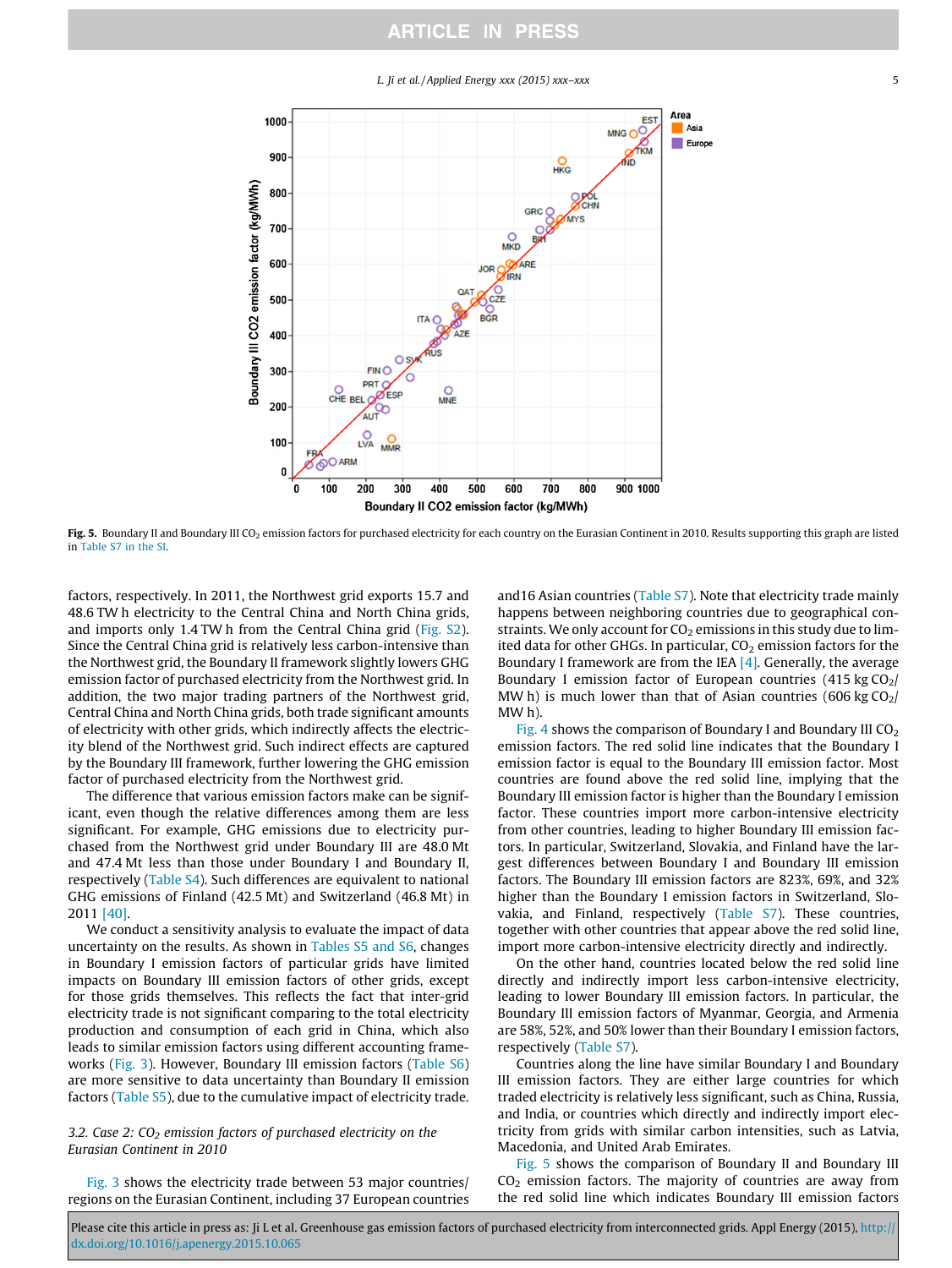6 L. Ji et al. / Applied Energy xxx (2015) xxx–xxx



Fig. 6. Boundary I and Boundary III  $CO<sub>2</sub>$  emission factors of purchased electricity for major North European countries in 2010. Results supporting this graph are listed in Table S11 in the SI.



Fig. 7. Boundary II and Boundary III  $CO<sub>2</sub>$  emission factors for purchased electricity for major North European countries in 2010. Results supporting this graph are listed in Table S11 in the SI.

are different from Boundary II emission factors for those countries. In particular, the differences between the Boundary III and Boundary II emission factors in Switzerland, Hong Kong, and Finland are the highest among all countries with higher Boundary III emission factors, 50%, 18%, and 15%, respectively. This indicates that electricity indirectly imported by these countries which is captured by Boundary III framework is more carbon-intensive than directly imported electricity directly which Boundary II framework only captures.

On the other hand, the Boundary III emission factors of Myanmar, Armenia, and Georgia are 144%, 135%, and 129% lower than their Boundary II emission factors, the largest difference among all countries with lower Boundary III emission factors. This indicates that these countries directly import carbon-intensive electricity; but low carbon-intensive electricity indirectly imported by these countries makes their Boundary III emission factors lower.

Higher Boundary III emission factors comparing to Boundary II emission factors indicate importing more carbon-intensive electricity indirectly, while lower Boundary III emission factors imply indirect imports of less carbon-intensive electricity.

With different emission factors, the difference on  $CO<sub>2</sub>$  emissions due to purchased electricity can be significant. For example,  $CO<sub>2</sub>$ emissions of electricity purchased in Switzerlandin 2010 under Boundary III are 26.8 Mt higher than those under Boundary I (Table  $S8$ ). This difference is larger than national  $CO<sub>2</sub>$  emissions of Norway (21.9 Mt) or Sweden (21.5 Mt) in 2010 [\[40\].](#page-7-0) Moreover,  $CO<sub>2</sub>$  emissions of electricity purchased in France under Boundary III is 22.2 Mt lower than those under Boundary II (Table S8), also equivalent to Norway's national  $CO<sub>2</sub>$  emissions in 2010.

We also conduct a sensitivity analysis to evaluate the impact of data uncertainty on the results of this case (Tables S9 and S10). The impact of data uncertainty on emission factors for this case is larger than that for the first case, mostly due to more intensive inter-grid electricity trade in the second case. Similarly, Boundary III factors are more sensitive to data uncertainty than Boundary II factors.

### 3.3. Case 3:  $CO<sub>2</sub>$  emission factors of purchased electricity in North Europe in 2010

With the deregulation of electricity market, Nord Pool Spot has become a successful leading power market in Europe, which provides a free electricity trade platform for 380 members from about 20 countries. Here we focus on the large-scale electricity trade among major North European countries (Fig.  $S4$ ). The  $CO<sub>2</sub>$  emission factor of generated electricity (Boundary I) in Estonia is the largest (1,014 kg/MW h), while those in Norway and Sweden are as low as 17 kg/MW h and 30 kg/MW h, respectively.

Fig. 6 shows the comparison of Boundary I and Boundary III  $CO<sub>2</sub>$ emission factors, where most dots lie near the red solid line. For most countries, the differences between Boundary I and Boundary III are quite small. On the other hand, for Lithuania, the  $CO<sub>2</sub>$  emission factor of purchased electricity in Boundary III is significantly higher than that in Boundary I. This is because Lithuania is a net importing country which imports large amounts of electricity from Estonia with a higher  $CO<sub>2</sub>$  emission factor. Meanwhile, since Boundary III framework considers imported electricity, any imported electricity from other countries decreases the  $CO<sub>2</sub>$  emission factor of purchased electricity in Estonia. Thus, under Boundary III framework, the actual  $CO<sub>2</sub>$  emissions caused by electricity consumption in Estonia are lower than its  $CO<sub>2</sub>$  emissions estimated under Boundary I framework (Table S12).

Fig. 7 shows the comparison between Boundary II and Boundary III  $CO<sub>2</sub>$  emission factors. Half of the countries still lie on the red solid line, indicating marginal difference between Boundary II and Boundary III. Especially, for Norway, Sweden, Finland, Ireland and United Kingdom, the estimated  $CO<sub>2</sub>$  emission factors are quite close. This is due to the fact that the  $CO<sub>2</sub>$  emission factors of generated electricity of their main trade partners are close. For Latvia, the  $CO<sub>2</sub>$  emission factor of Boundary II is larger than that of Boundary III, while for Denmark the  $CO<sub>2</sub>$  emission factor of Boundary III is slightly higher than that of Boundary II.

Total  $CO<sub>2</sub>$  emissions of purchased electricity and differences among different boundary frameworks for each main North Europe country are listed in Tables S11 and S12, respectively. For countries like United Kingdom, Ireland, and Denmark,  $CO<sub>2</sub>$  emissions estimated by Boundary III framework are almost the same as those by Boundary I. However, for Norway, Lithuania, Sweden, and Latvia, actual  $CO<sub>2</sub>$  emissions of purchased electricity estimated by Boundary III are much higher than estimations using their own  $CO<sub>2</sub>$  emission factors of generated electricity (Boundary I). This is because the imported electricity is less clean than locally generated electricity. In addition, sensitivity analysis is also conducted to evaluate the impact of primary emission data (Boundary I emission factors) on the results of Boundary II and III emission factors (Tables S13 and S14). In general, Boundary III emission factors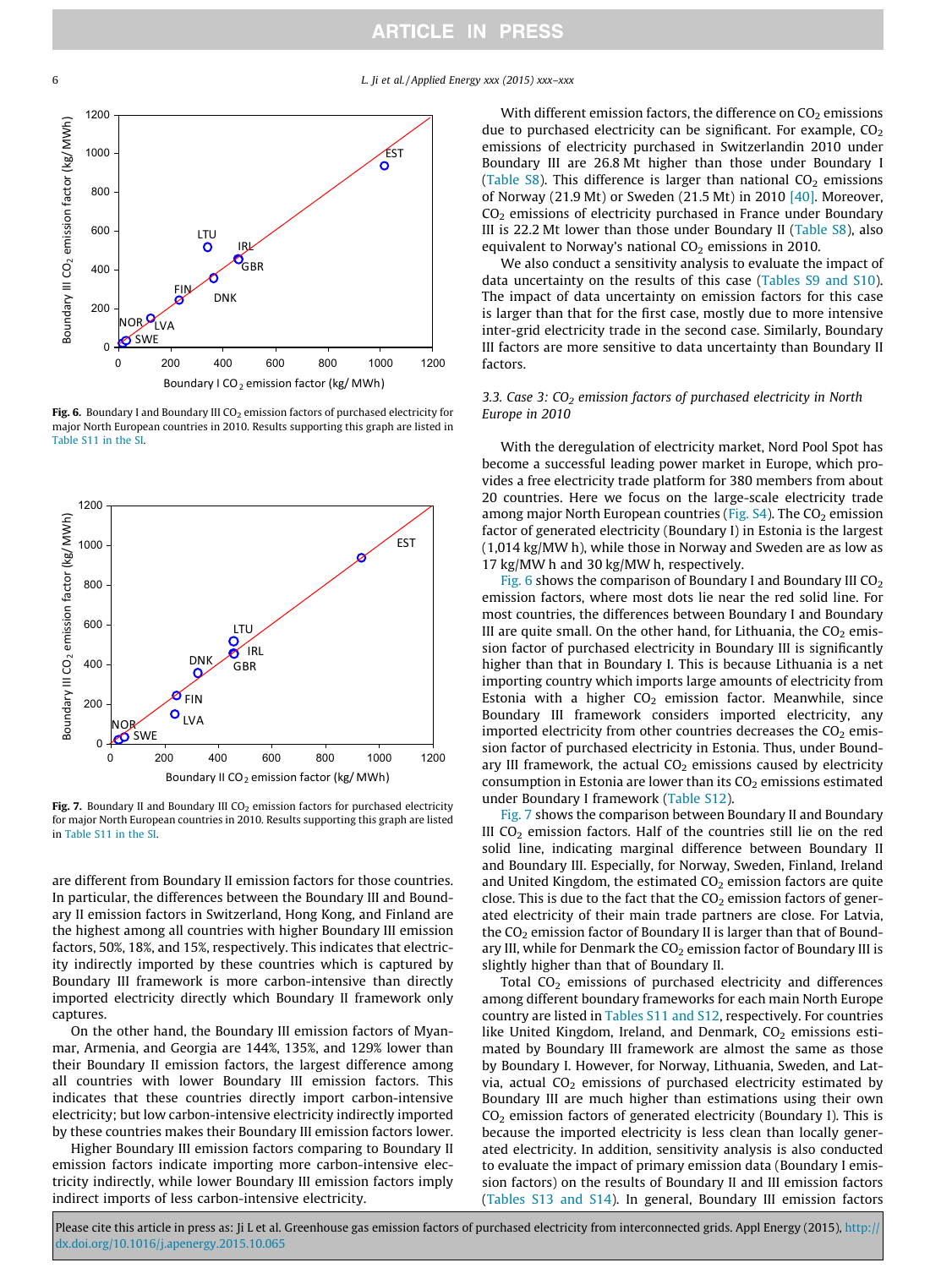<span id="page-6-0"></span>are less sensitive to the uncertainty of primary emission data, mainly because Boundary III emission factors depend on more variables (literally emissions of all other grids) than Boundary II emission factors (only emissions of direct trading grids).

#### 4. Discussion and conclusions

The proposed Boundary III method for measuring GHG emission factors of purchased electricity can more practically calculate carbon footprints of power grids, and therefore has a number of important climate policy implications. By implementing the Boundary III method, GHG emission factors of purchased electricity from particular grids can be significantly different from those calculated using traditional Boundary I or Boundary II methods. For grids that indirectly import more (less) carbon-intensive electricity from other grids, GHG emission factors will increase (decrease). The different GHG emission factors can significantly change the emission profiles of companies, organizations, cities, regions, or countries. This can lead to incorrect emission baseline accounting and thus hinder the efforts of climate policy to mitigate GHG emissions.

Take an example of a country (or city, company, etc.) that has lower Boundary III emission factor than Boundary I and II emission factors. Using Boundary I or II emission factor for estimating emissions of purchased electricity can lead to overestimation of the effect of reduced electricity consumption, because the local grid indirectly imports less carbon-intensive electricity from other grids. On the other hand, if the Boundary III emission factor is higher than Boundary I or II emission factor, using Boundary I or II emission factor may underestimate the effect of emission reduction from reduced electricity consumption.

By comparing emission factors of grids similar to [Figs. 4 and 5,](#page-3-0) one can easily identify grids that inter-grid electricity trade has the largest impacts on. In particular, a country lying farther away from the solid line in [Figs. 4 and 5](#page-3-0) indicates that there is a greater gap between its Boundary III emission factor and Boundary I or II emission factor. Thus, the effectiveness of policies in those countries is more sensitive to the choice of boundaries for the estimation of emission factors.

The case studies presented in this paper do not consider transmission and distribution losses, given the fact that traded electricity is generally a small fraction of the total electricity generation or consumption in regional grids in the case studies. However, when traded electricity has significant impacts on emission factors, such as those countries far away from the red solid lines in [Figs. 4 and 5,](#page-3-0) transmission and distribution losses become more important for the accuracy of emission factor estimation. Moreover, temporal dynamics of power generation is not considered, which represents an interesting future research avenue if such necessary data are available.

The Boundary III emission factor links electricity consumption with generation at the grid level. However, it still does not fully capture the spatial separation of electricity consumption and generation. Ideally, one needs to know which power plants meet the electricity demand and the fuel mix during the consumption period. This requires access to detailed data on electricity generation, dispatch, transmission, and demand. These data can then be used to estimate electricity flows from specific generators to particular regions at any given time. Unfortunately, such data are often proprietary and computationally intensive to process and analyze. Even with the detailed data, uncertainty of emission factors would still exist, although reduced  $[13]$ . However, such data, if available, can help evaluate the uncertainty of Boundary III emission factors using Monte Carlo simulations based on the statistical distributions of Boundary I emission factors for each grid and the amount of traded electricity during the study period.

A standardized method should be developed to guide using various emission factors for purchased electricity. For example, Boundary I and II emission factors may be sufficient for electricity purchased from relatively independent grid. For highly interdependent grids with distinct fuel mixes, Boundary III emission factors may be more appropriate. Nonetheless, if such standard is nonexistent, we suggest that a range of emission factors should be used for calculating emissions from purchased electricity to report the associated uncertainty.

While this study is specific for GHG emissions, the Boundary III accounting framework can also be applied to estimate aggregated emissions for other pollutants due to purchased electricity from interconnected grids. Because the impacts of non-GHG emissions are more local, results on aggregated emissions alone have limited implications. However, one can potentially conduct a structural path analysis [\[41,42\]](#page-7-0) based on the Boundary III framework to quantify local environmental impacts due to non-GHG emissions and identify important electricity supply chains contributing to particular local impacts.

Last but not least, the Boundary III framework can potentially bring other opportunities for applying input–output analysis techniques to better understand the impact of inter-grid electricity trade on electricity-related environmental impacts. For example, using structural decomposition analysis [\[43–46\]](#page-7-0) one can examine the relative contributions of electricity trade and electricity consumption patterns to the change of aggregated emissions during a period of time. Using linkage analysis [\[47,48\]](#page-7-0) can identify individual grids that are important to the network-wide emission profiles.

### Acknowledgments

Ling Ji thanks the financial support of China Scholarship Council (CSC). Sai Liang and Shen Qu thank the support of the Dow Sustainability Fellows Program.

### Appendix A. Supplementary material

Supplementary data associated with this article can be found, in the online version, at [http://dx.doi.org/10.1016/j.apenergy.2015.](http://dx.doi.org/10.1016/j.apenergy.2015.10.065) [10.065](http://dx.doi.org/10.1016/j.apenergy.2015.10.065).

#### References

- [1] Solomon Sea. IPCC climate change 2007: the physical science basis; 2012.
- [2] [Cai W, Wang C, Jin Z, Chen J. Quantifying baseline emission factors of air](http://refhub.elsevier.com/S0306-2619(15)01292-1/h0010) [pollutants in China's regional power grids. Environ Sci Technol](http://refhub.elsevier.com/S0306-2619(15)01292-1/h0010) [2013;47:3590–7.](http://refhub.elsevier.com/S0306-2619(15)01292-1/h0010)
- [3] [Geng Y, Zhao H, Liu Z, Xue B, Fujita T, Xi F. Exploring driving factors of energy](http://refhub.elsevier.com/S0306-2619(15)01292-1/h0015)related  $CO<sub>2</sub>$  [emissions in Chinese provinces: a case of Liaoning. Energy Policy](http://refhub.elsevier.com/S0306-2619(15)01292-1/h0015) [2013;60:820–6.](http://refhub.elsevier.com/S0306-2619(15)01292-1/h0015)
- [4] IEA. CO<sub>2</sub> emissions from fuel combustion highlights. 2012 edition; 2012.
- [5] IEA. International Energy Agency Statistics. International Energy Agency, Paris, France; 2015.
- [6] [Aichele R, Felbermayr G. Kyoto and the carbon footprint of nations. J Environ](http://refhub.elsevier.com/S0306-2619(15)01292-1/h0030) [Econ Manage 2012;63:336–54](http://refhub.elsevier.com/S0306-2619(15)01292-1/h0030).
- [7] [Hammond G. Time to give due weight to the 'carbon footprint' issue. Nature](http://refhub.elsevier.com/S0306-2619(15)01292-1/h0035) [2007;445:256](http://refhub.elsevier.com/S0306-2619(15)01292-1/h0035).
- [8] [Hertwich EG, Peters GP. Carbon footprint of nations: a global, trade-linked](http://refhub.elsevier.com/S0306-2619(15)01292-1/h0040) [analysis. Environ Sci Technol 2009;43:6414–20.](http://refhub.elsevier.com/S0306-2619(15)01292-1/h0040)
- [9] [Weidema BP, Thrane M, Christensen P, Schmidt J, Lokke S. Carbon footprint a](http://refhub.elsevier.com/S0306-2619(15)01292-1/h0045) [catalyst for life cycle assessment? J Ind Ecol 2008;12:3–6](http://refhub.elsevier.com/S0306-2619(15)01292-1/h0045).
- [10] World Resources Institute WBCfSD. The greenhouse gas protocal: a corporate accounting and reporting standard; 2013.
- [11] [Liu Z, Liang S, Geng Y, Xue B, Xi F, Pan Y, et al. Features, trajectories and driving](http://refhub.elsevier.com/S0306-2619(15)01292-1/h0055) [forces for energy-related GHG emissions from Chinese mega cites: the case of](http://refhub.elsevier.com/S0306-2619(15)01292-1/h0055) [Beijing, Tianjin, Shanghai and Chongqing. Energy 2012;37:245–54.](http://refhub.elsevier.com/S0306-2619(15)01292-1/h0055)
- [12] [Lin J, Liu Y, Meng F, Cui S, Xu L. Using hybrid method to evaluate carbon](http://refhub.elsevier.com/S0306-2619(15)01292-1/h0060) [footprint of Xiamen City, China. Energy Policy 2013;58:220–7.](http://refhub.elsevier.com/S0306-2619(15)01292-1/h0060)
- [13] [Weber CL, Jaramillo P, Marriott J, Samaras C. Life cycle assessment and grid](http://refhub.elsevier.com/S0306-2619(15)01292-1/h0065) [electricity: what do we know and what can we know? Environ Sci Technol](http://refhub.elsevier.com/S0306-2619(15)01292-1/h0065) [2010;44:1895–901](http://refhub.elsevier.com/S0306-2619(15)01292-1/h0065).